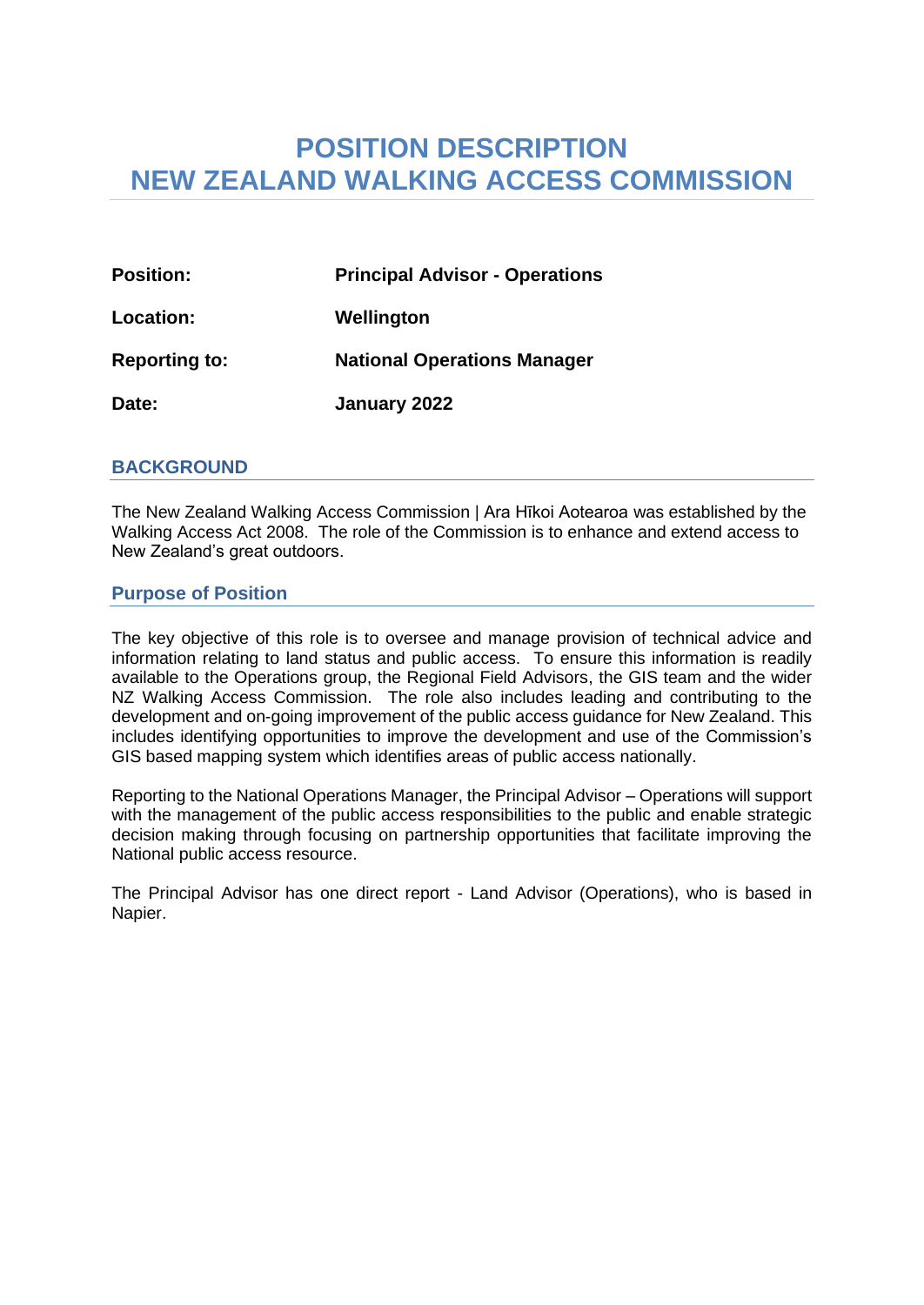- Manage and support the Commission's Land Advisor.
- Develop and provide operational policy advice and information on access matters for staff, RFAs, enquirers and local and central government agencies.
- Manage and investigate public access enquiries.
- Provide operational support and technical advice to the Commission's regional advisor (RFA) network and land advisor.
- Monitor the operation and effectiveness of the Commission's Mapping system from a key stakeholder/customer perspective.
- Liaise with IT/GIS Manager and Corporate Services Manager to make recommendations to enhance and develop the Commission's Mapping system.
- Liaise with LINZ on the development of the cadastre relevant to public access.
- Liaise with identified key stakeholders around public access and maintaining effective working relationships.

| <b>KEY RESULT AREAS</b>                                                                                         | <b>HOW ACHIEVED</b>                                                                                                                                                                                                                                                                                                                                                                                                                                                                                                                                                                                                                                                                             |
|-----------------------------------------------------------------------------------------------------------------|-------------------------------------------------------------------------------------------------------------------------------------------------------------------------------------------------------------------------------------------------------------------------------------------------------------------------------------------------------------------------------------------------------------------------------------------------------------------------------------------------------------------------------------------------------------------------------------------------------------------------------------------------------------------------------------------------|
| <b>Provision of advice and</b><br>information on access                                                         | Assist with development and provision of operational<br>$\bullet$<br>policy advice and information on access matters for<br>access stakeholders.                                                                                                                                                                                                                                                                                                                                                                                                                                                                                                                                                |
| <b>Support of the regional</b><br>network                                                                       | Support the day-to-day work of the regional network<br>$\bullet$<br>where it relates to their case management with<br>technical advice and operational decisions.<br>Support RFA coordinators.<br>$\bullet$<br>Monitor RFA performance of cases.<br>$\bullet$<br>Contribute to planning and management of the RFA<br>$\bullet$<br>workshops held quarterly.<br>Support field staff to respond to queries and issues.                                                                                                                                                                                                                                                                            |
| <b>Contribute to the</b><br>development of regional<br>projects                                                 | Provide support and advice to the National Operations<br>$\bullet$<br>Manager and Communications/ Partnerships Manager<br>to enable strategic decision making on regional<br>projects.                                                                                                                                                                                                                                                                                                                                                                                                                                                                                                          |
| <b>Business owner and</b><br>customer interface of the<br><b>Walking Access Mapping</b><br><b>System (WAMS)</b> | Monitor the operations of WAMs from a<br>$\bullet$<br>stakeholder/customer service perspective including<br>internal stakeholders.<br>Liaise with the GIS/IT Manager and National Operations<br>$\bullet$<br>Manager over the effectiveness of WAMs.<br>Work with the GIS/IT team to address any WAMS<br>$\bullet$<br>issues or required enhancements from an operational<br>perspective<br>Initiate any improvements or enhancements to WAMS's<br>$\bullet$<br>in conjunction with the GIS/IT Manager<br>Ensure regular reviews/users surveys of WAMs<br>$\bullet$<br>effectiveness and efficiency are conducted and<br>recommendation for improvements are raised with the<br>GIS/IT Manager. |
| <b>Facilitation and negotiation of</b><br>access opportunities                                                  | Assist National Operations Manager with development<br>$\bullet$<br>of guidelines and standards for the field staff on<br>landholder negotiations and liaising with the public.<br>Provide technical advice and support to the<br>$\bullet$<br>Commission's field staff on negotiation with landholders<br>and other stakeholders for access over private land.<br>Work with and provide advice to the Commission's field<br>$\bullet$<br>staff to resolve access disputes through mediation or<br>referral to an appropriate authority.                                                                                                                                                        |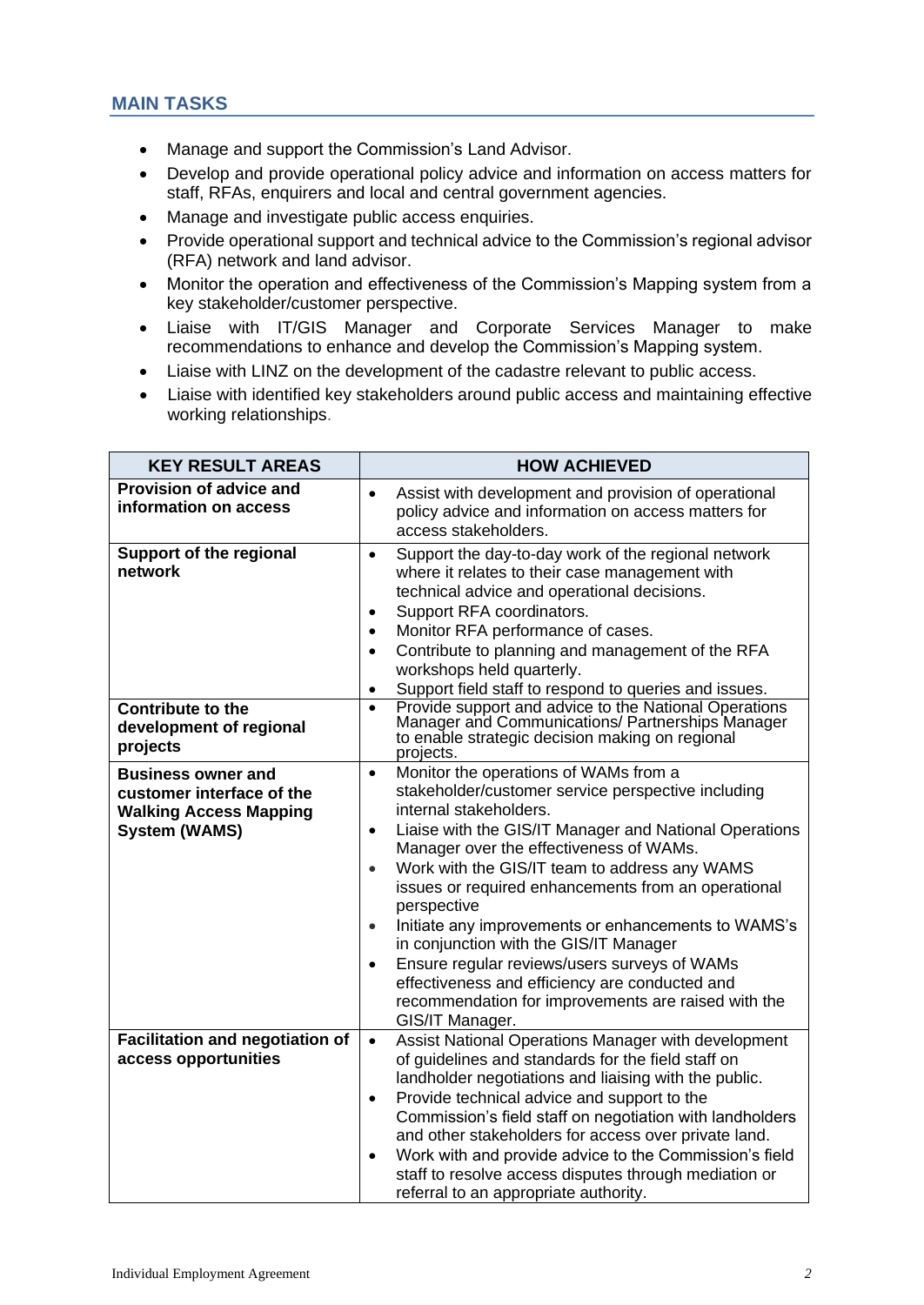| <b>KEY RESULT AREAS</b>                                                              | <b>HOW ACHIEVED</b>                                                                                                                                                                                                                                                                                                                                                                                                                                                                                                                                                                                                                                                                                                                                                                |
|--------------------------------------------------------------------------------------|------------------------------------------------------------------------------------------------------------------------------------------------------------------------------------------------------------------------------------------------------------------------------------------------------------------------------------------------------------------------------------------------------------------------------------------------------------------------------------------------------------------------------------------------------------------------------------------------------------------------------------------------------------------------------------------------------------------------------------------------------------------------------------|
| <b>Land Information</b><br><b>Walkways</b>                                           | Manage the Commission's Land Advisor and ensure<br>$\bullet$<br>survey and title information advice to RFAs and staff is<br>provided.<br>Advise LINZ of spatial data issues and log via<br>$\bullet$<br>landonline accordingly<br>Submit on user requirements for improvement of<br>$\bullet$<br>Landonline specifically around identification of publicly<br>accessible land.<br>Liaise with the Surveyor General quarterly.<br>٠<br>Monitor Walkway register and database.<br>$\bullet$                                                                                                                                                                                                                                                                                          |
|                                                                                      | Provide advice on implementation process for walkways<br>$\bullet$<br>in accordance with the Act.<br>Development of walkway guidelines and procedures.<br>$\bullet$                                                                                                                                                                                                                                                                                                                                                                                                                                                                                                                                                                                                                |
| <b>Effective stakeholder</b><br>relationship management                              | Establish and proactively maintain relationships with:<br>$\bullet$<br>key central government agencies (e.g. DOC, LINZ,<br>Heritage NZ on public access data<br>Local government<br>Recreation representative national bodies<br>Land interest representative national groups                                                                                                                                                                                                                                                                                                                                                                                                                                                                                                      |
| <b>Maintenance of access</b><br>opportunities                                        | Liaise and negotiate with central & local government<br>٠<br>agencies on the conditions of use of public land.<br>Liaise, with a view to seeking resolution, with DOC and<br>$\bullet$<br>other agencies on common access issues.<br>Provide input into Official Information Act requests,<br>$\bullet$<br>tenure reviews and similar processes.<br>Administer Walkways in accordance with the Walking<br>$\bullet$<br>Access Act, including identifying and appointing<br><b>Controlling Authorities</b><br>Liaise and negotiate with stakeholders to identify<br>$\bullet$<br>options for improving Walkways<br>Develop and maintain walkway guidelines and<br>$\bullet$<br>procedures<br>Work with Comms Manager to ensure access<br>opportunities are effectively communicated |
| <b>Relationship Management/</b><br><b>Representation of the</b><br><b>Commission</b> | Develop and maintain effective working relationships<br>$\bullet$<br>with relevant stakeholders.<br>Develop and maintain strong and effective working<br>$\bullet$<br>relationships with colleagues within the organisation.<br>Represent the Commission at presentations and<br>$\bullet$<br>meetings of agencies, local government bodies,<br>stakeholders and communities as appropriate and<br>necessary.                                                                                                                                                                                                                                                                                                                                                                      |
| <b>Contribute to the</b><br>development of education<br>programmes about access      | Assist the Communications Manager in identifying and<br>٠<br>developing appropriate public education programmes<br>about access.                                                                                                                                                                                                                                                                                                                                                                                                                                                                                                                                                                                                                                                   |
| <b>General</b>                                                                       | Contribute to strategic and operational business<br>٠<br>planning.<br>Contribute to the annual budget planning process.<br>$\bullet$<br>Develop and prepare reports for the management team,<br>$\bullet$<br>Chief Executive and Board, as required.                                                                                                                                                                                                                                                                                                                                                                                                                                                                                                                               |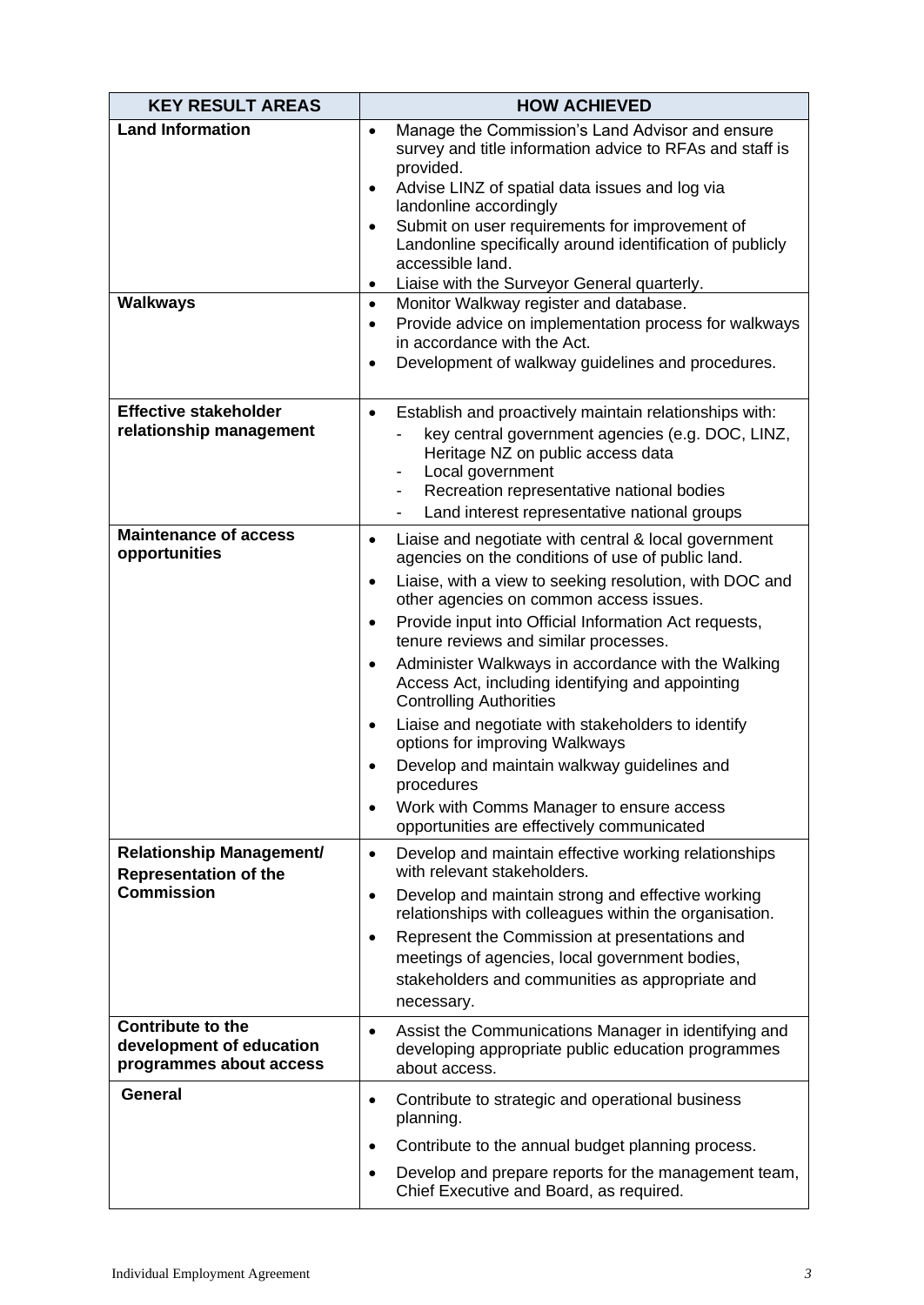| <b>KEY RESULT AREAS</b> | <b>HOW ACHIEVED</b>                                                                                                                                        |
|-------------------------|------------------------------------------------------------------------------------------------------------------------------------------------------------|
|                         | Provide leadership, including setting objectives,<br>contributing to assessing performance and providing<br>ongoing support and coaching to direct report. |
|                         | Know and comply with OSH policies and procedures,<br>٠<br>particularly those relating to work-related issues,<br>injuries and rehabilitation.              |
|                         | Implementing and adhere to policy and practices in<br>accordance with NZWAC requirements and legal<br>obligations.                                         |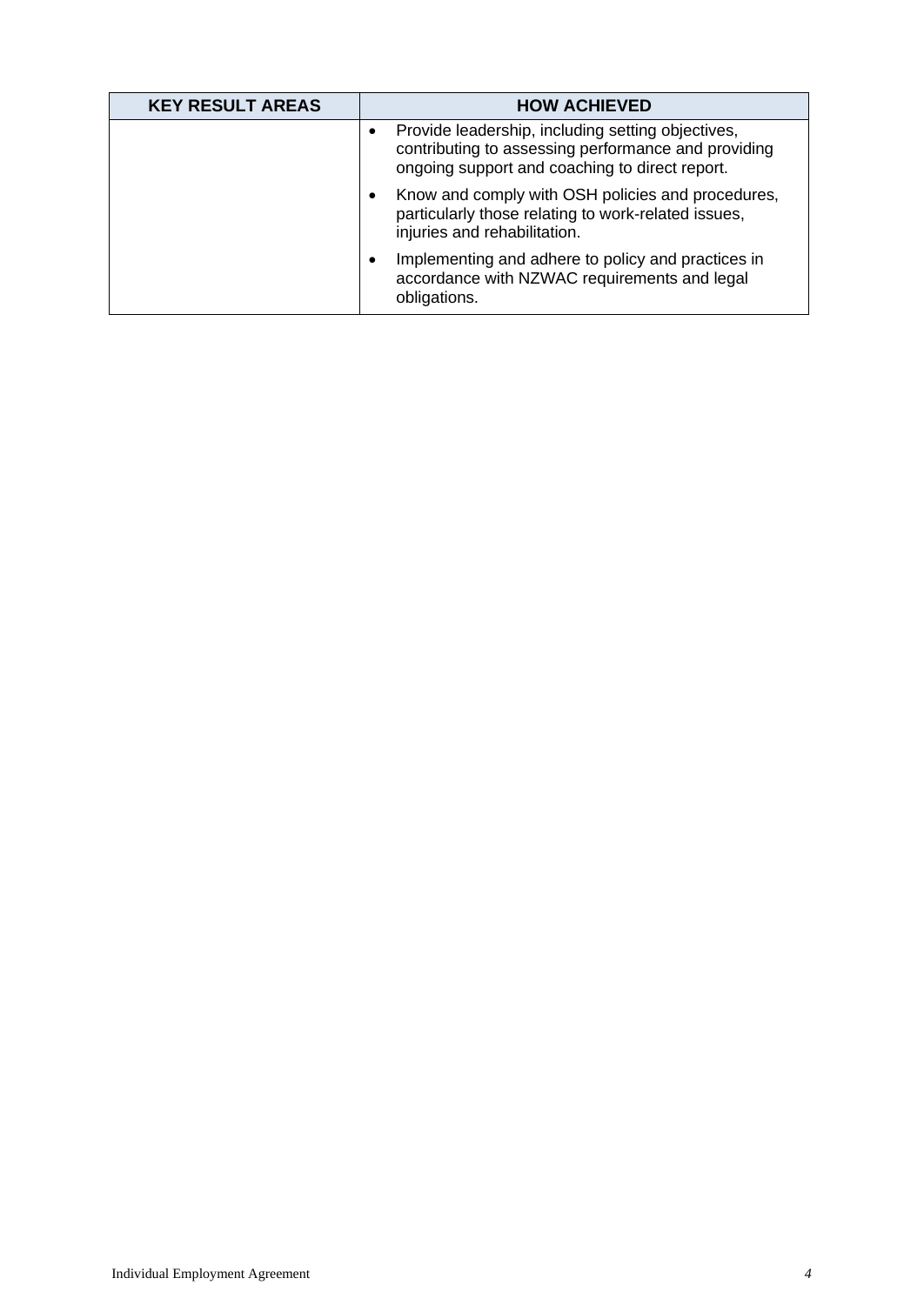## **Key Relationships/Contacts**

#### **Internal**

- Chief Executive
- National Operations Manager
- Land Advisor
- GIS Manager
- The Executive Director Te Araroa
- Communications and Partnerships Manager
- Strategic Relationships Manager
- Corporate Services Manager
- Chair and board members
- All other NZWAC business Groups

#### **External**

- Central, Regional and Local Government agencies
- LINZ
- DOC
- Walking and cycling advocacy groups
- Māori groups and organisations
- National/Regional Recreation groups
- Members of the Public

## **DIMENSIONS OF THE POSITION**

#### *Staff*

| Number of direct reports |             |
|--------------------------|-------------|
| employees<br>$\sim$      |             |
| contractors              | As required |

#### *Financial*

Nil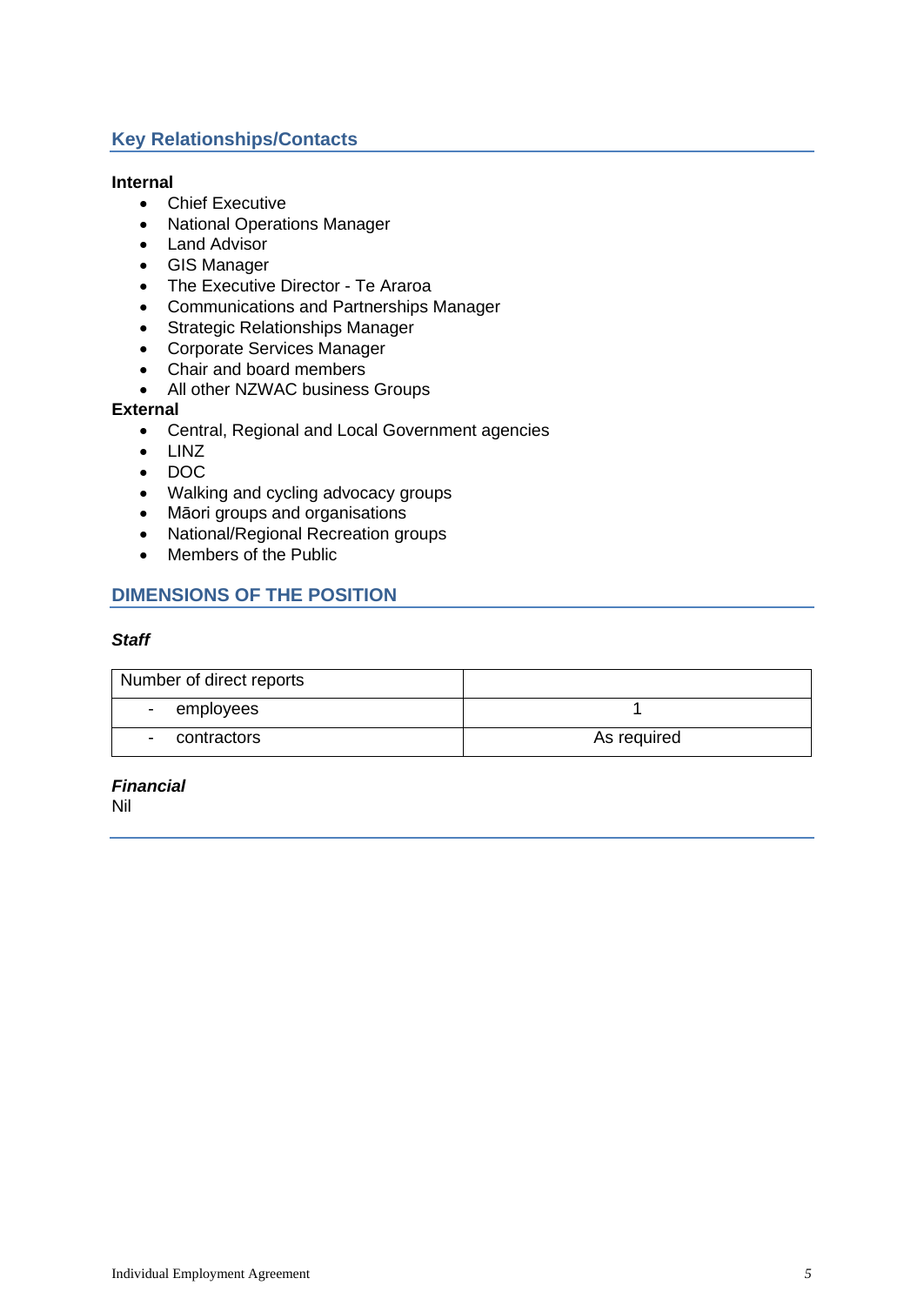# **PERSON SPECIFICATION**

### **Education, skill, general knowledge and experience**

- A relevant degree or tertiary level qualification and at least 5 years experience in a land or property management role
- Experience in, and a strong understanding of, land law and related issues.
- Experience with, and a strong understanding of, the New Zealand land transfer system, the New Zealand cadastre and Landonline.
- A minimum of 3 5 years' experience in operational policy development and advice and implementation.
- The ability to analyse projects and problems and think creatively to develop solutions.
- Strong understanding of GIS based technology systems
- Excellent relationship management skills
- Strong communications skills (written and verbal)
- Negotiation skills and experience with understanding of dispute resolution and mediation services
- Excellent time management & prioritization skills
- Knowledge and experience working with Māori organizations and groups

## **COMPETENCIES REQUIRED**

Communication: Expresses and conveys information effectively to other people. This includes speaking, writing, presentations and listening. This covers formal and informal situations. Able to adjust communication style to meet and meld to varied cultural contexts.

Work Standards: Sets high personal and professional standards for self and others; assumes responsibility and accountability for the successful completion of projects, assignments, or tasks. Consistently gives careful attention to all the detailed aspects of a role, shows a high concern for accuracy.

Professional Technical knowledge and skills: Applies the breadth of knowledge and understanding in position-related area achieved through study and/or experience.

Personal Development: Acquires, understands and applies new job-related information knowledge and skills in a timely manner. Able to learn from experiences and other people and apply in practice.

Developing others: Creates learning opportunities for others to develop and grow, positively influencing their progress towards successful results. Coaches and gives feedback, guidance and support to enable individuals to reach agreed objectives. Creates an environment conducive to learning.

Achievement orientated: Plans and manages activities and projects for self and others; organises tasks to make best use of time and resources and focuses attention on key objectives.

Stakeholder focus: Focuses attention on understanding and meeting the needs of stakeholders; makes every effort to ensure that stakeholders are listened to by self and others; ensures stakeholders understand the rationale for solutions proposed

Building Relationships: Builds, maintains and uses effective working relationships, internal and external to the organisation, to facilitate the successful achievement of projects,